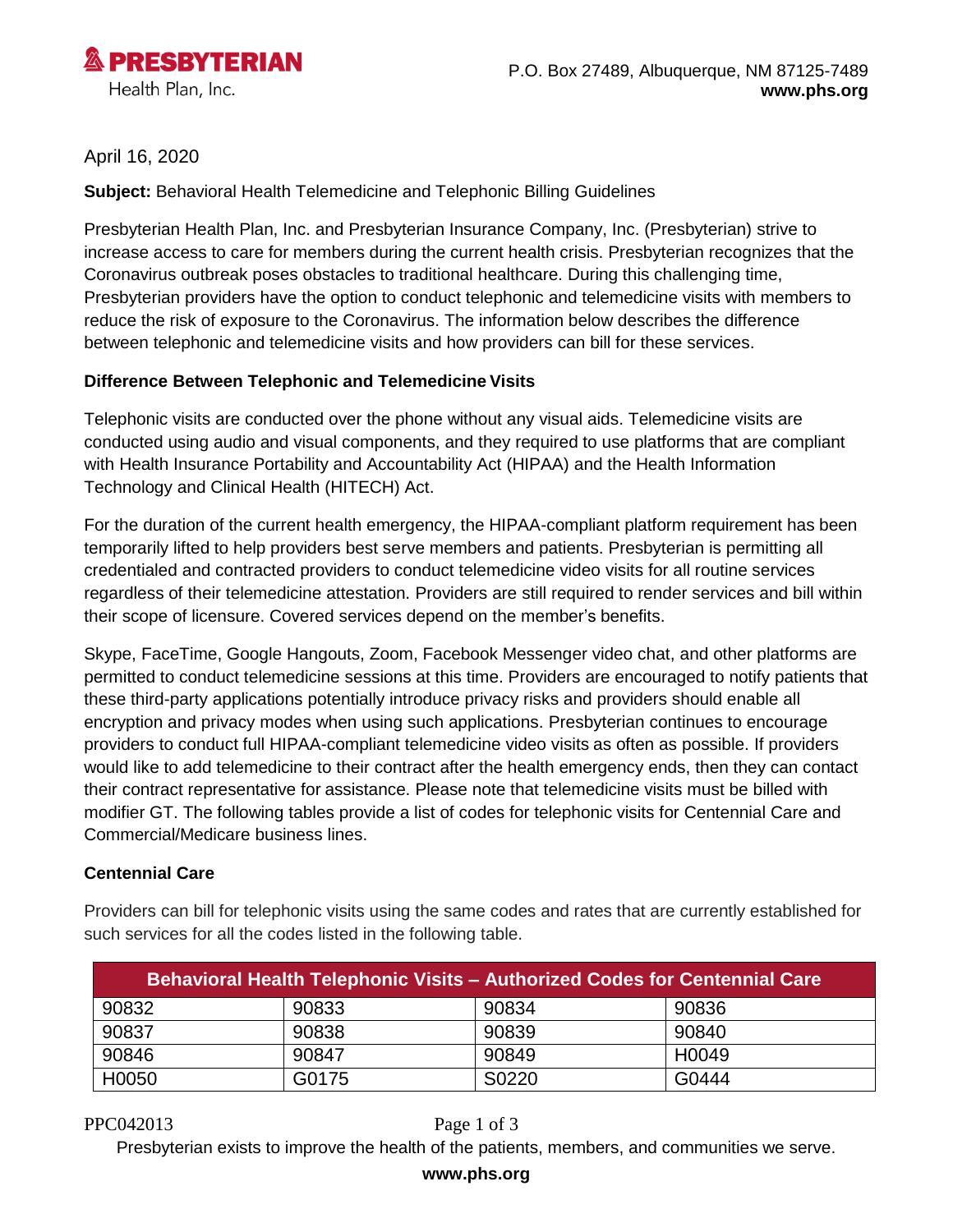| G0443             | G0406             | G0407             | G0408             |
|-------------------|-------------------|-------------------|-------------------|
| H0015             | H0025             | H0031             | H0038             |
| H0039             | H <sub>2000</sub> | H <sub>2011</sub> | H <sub>2015</sub> |
| H <sub>2033</sub> | T1001             | T1007             | 90785             |
| 90791             | 90792             | 99201             | 99202             |
| 99203             | 99204             | 99205             | 99211             |
| 99212             | 99213             | 99214             | 99215             |
| 99217             | 99218             | 99219             | 99220             |
| 90853             | 90863             | 99241             | 99242             |
| 99243             | 99244             | 99245             | 99406             |
| 99407             | S0201             | H <sub>2010</sub> | H <sub>2014</sub> |
| H <sub>2017</sub> | Rev code 0513     | Rev code 0912     |                   |

# **Applied Behavior Analysis Telephonic Codes**

| Applied Behavior Analysis Telephonic Visit Authorized Codes |       |       |       |
|-------------------------------------------------------------|-------|-------|-------|
| T1026                                                       | 97151 | 97152 | 0362T |
| 97153                                                       | 97155 | 97156 | 0373T |

### **Commercial/Medicare**

Providers can bill for telephonic visits using the same codes and rates that are currently established for such services for all the following codes:

| <b>Behavioral Health Telephonic Visits - Authorized Codes for</b><br><b>Commercial/Medicare</b> |       |       |       |
|-------------------------------------------------------------------------------------------------|-------|-------|-------|
| 90832                                                                                           | 90833 | 90834 | 90836 |
| 90837                                                                                           | 90838 | 90839 | 90840 |
| 90846                                                                                           | 90847 | 90849 | 99406 |
| H0015                                                                                           | H0031 | 90785 | 99407 |
| 90791                                                                                           | 90792 | 99201 | 99202 |
| 99203                                                                                           | 99204 | 99205 | 99211 |
| 99212                                                                                           | 99213 | 99214 | 99215 |
| 99217                                                                                           | 99218 | 99219 | 99220 |
| 90853                                                                                           | 90863 | 99241 | 99242 |
| 99243                                                                                           | 99244 | 99245 |       |

## **Applied Behavior Analysis Codes:**

| <b>Applied Behavior Analysis Telephonic Visit Authorized Codes – Commercial Only*</b> |           |         |        |
|---------------------------------------------------------------------------------------|-----------|---------|--------|
| T1026                                                                                 | 97151     | 197152  | 0362T  |
| 97153                                                                                 | 97155     | 97156   | 10373T |
| H0031**                                                                               | $H0032**$ | H2019** |        |

\* Providers need to verify benefits for each member. The telephonic codes **do not** apply to Administrative Services Only (ASO) accounts.